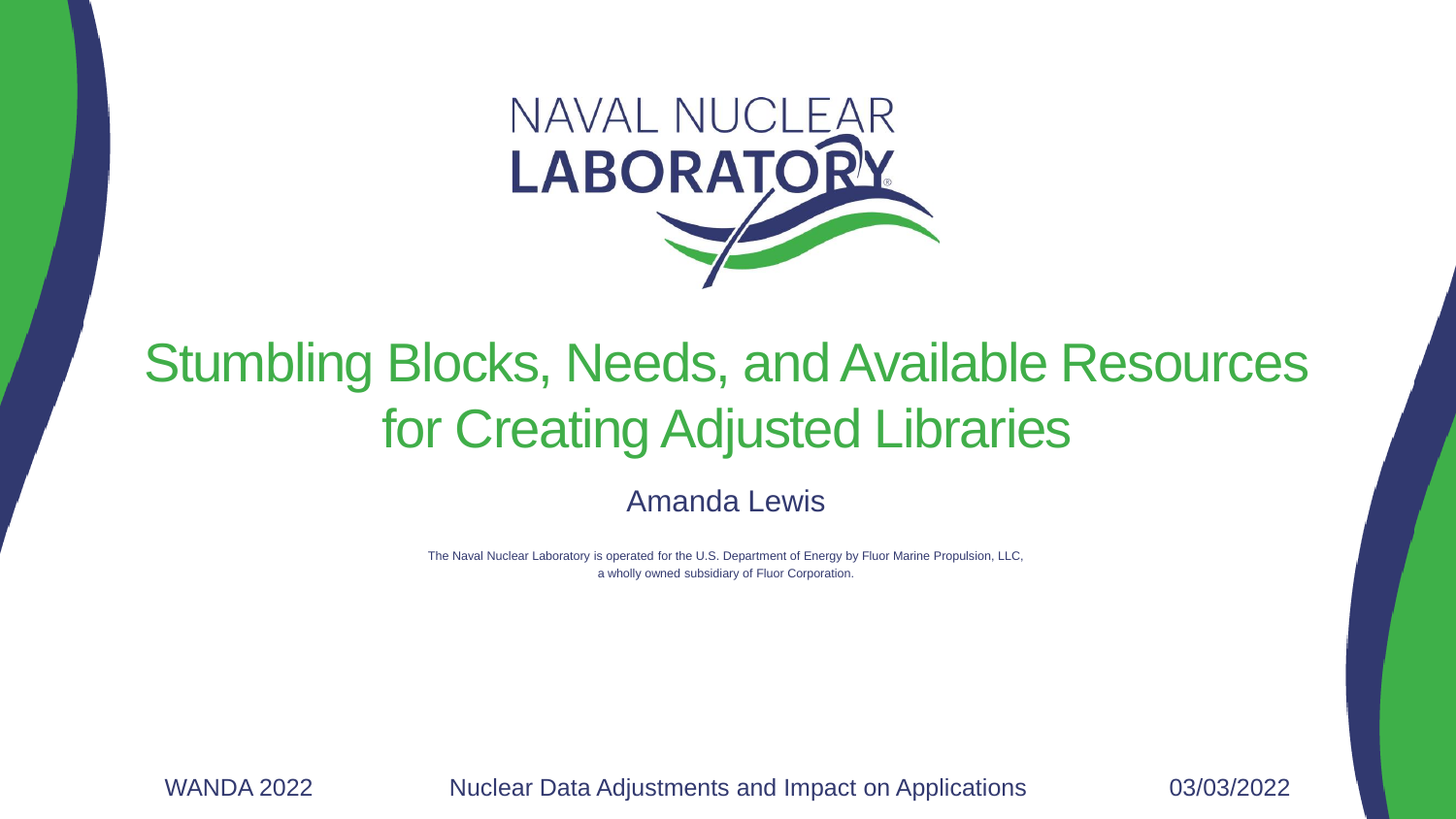#### The process of data adjustment

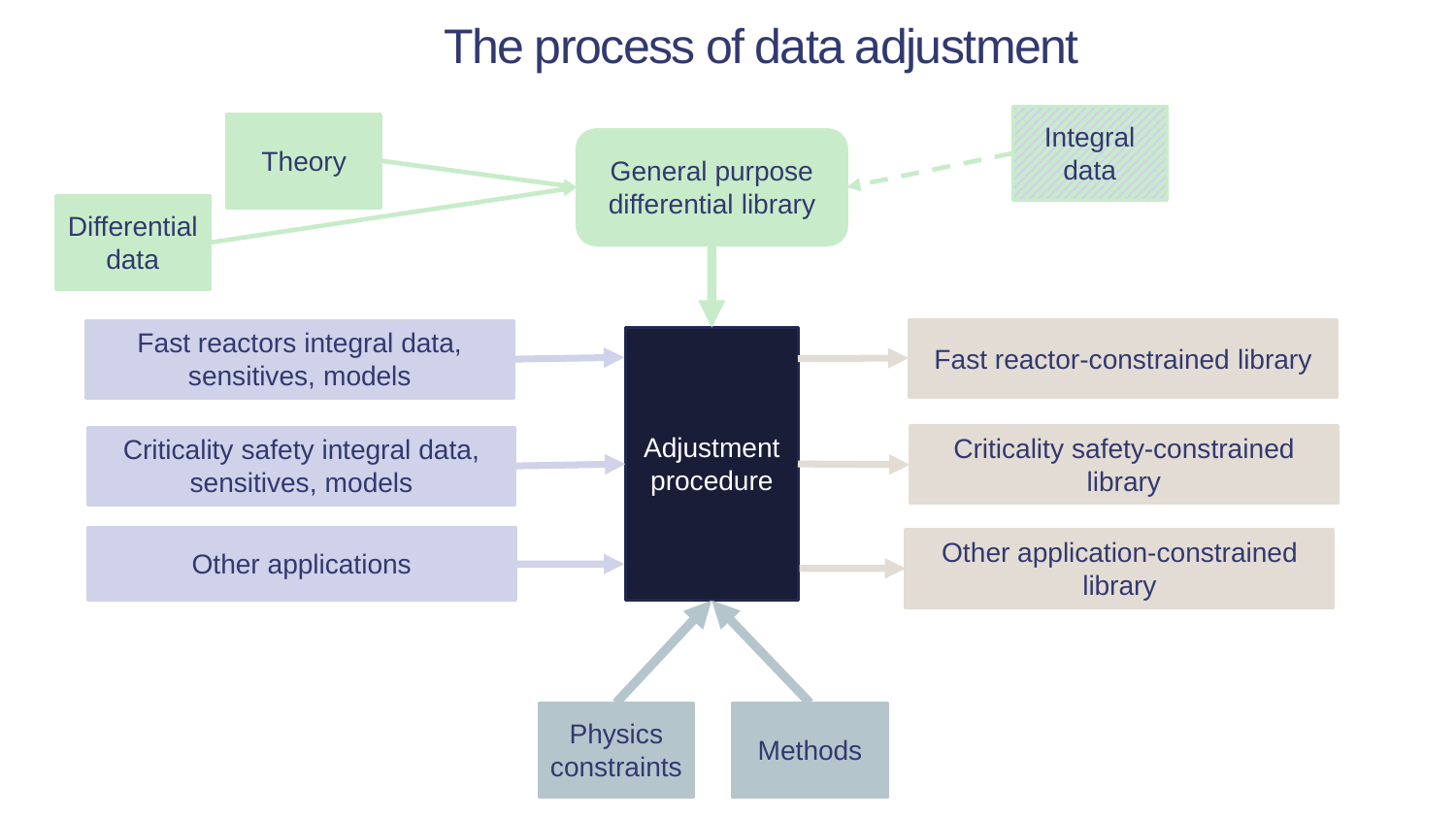## For a trusted, consistent framework for developing constrained libraries, we want:

Differential Data Inputs Adjustment Methods Integral Data Inputs

- Reasonable covariances for all relevant observables

- Understanding of how integral data has been used in differential evaluations

- **Physics constraints**
- Good fitting methods
- Available tools?

- Impactful integral data
- Sensitivity profiles
- Database and formats
- Accurate models and uncertainties

Adjusted Libraries

- **Formats and** database?
- Understanding of applicability
- Methods and tools for verification, validation and comparison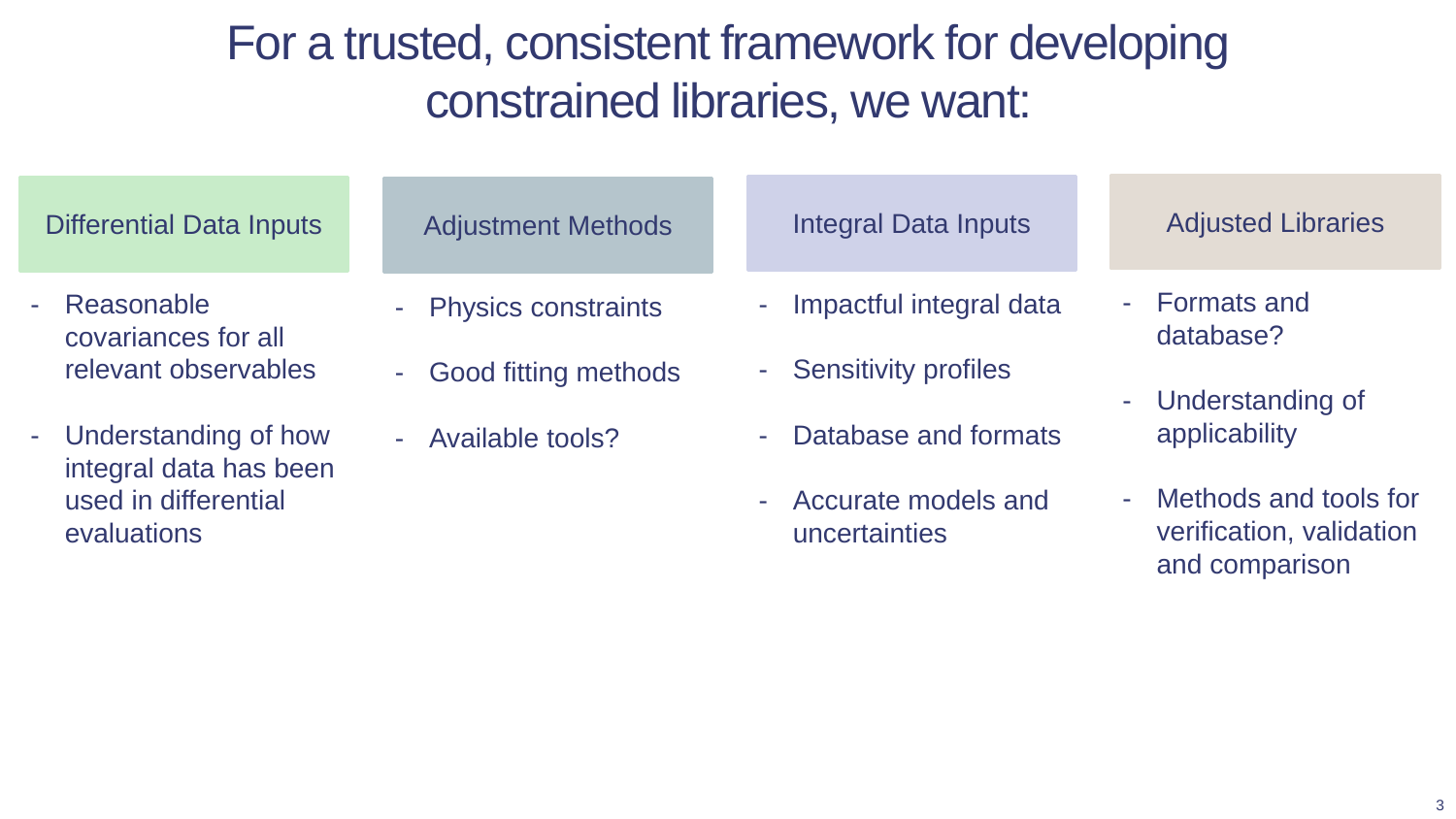#### This session will cover all of the major topics

- Ian Hill Integral data databases and missing uncertainties
- Catherine Percher Assessing past data and designing new experiments
- William Marshall TSUNAMI and concerns with adjustment
- Andrew Holcomb SCALE and data adjustment
- Amanda Lewis Summary of remaining stumbling blocks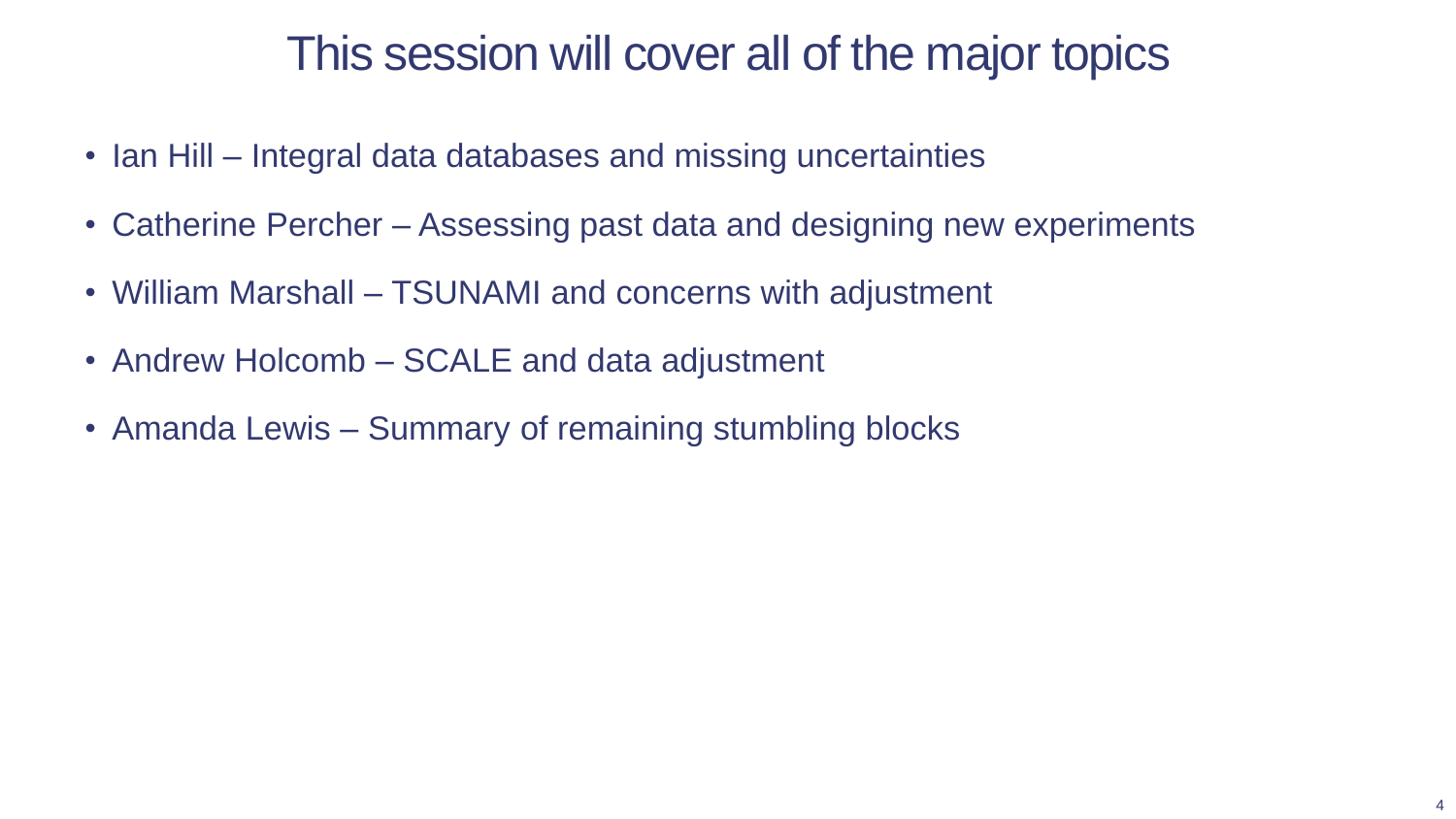#### Differential Nuclear Data Issues

- We want reasonable covariances for all relevant observables in the integral experiments.
	- How to assess impact when relevant observables don't have covariances?
- How do we incorporate the information that integral data were used in differential evaluations?
	- Covariances between isotopes may be important, how do we determine them?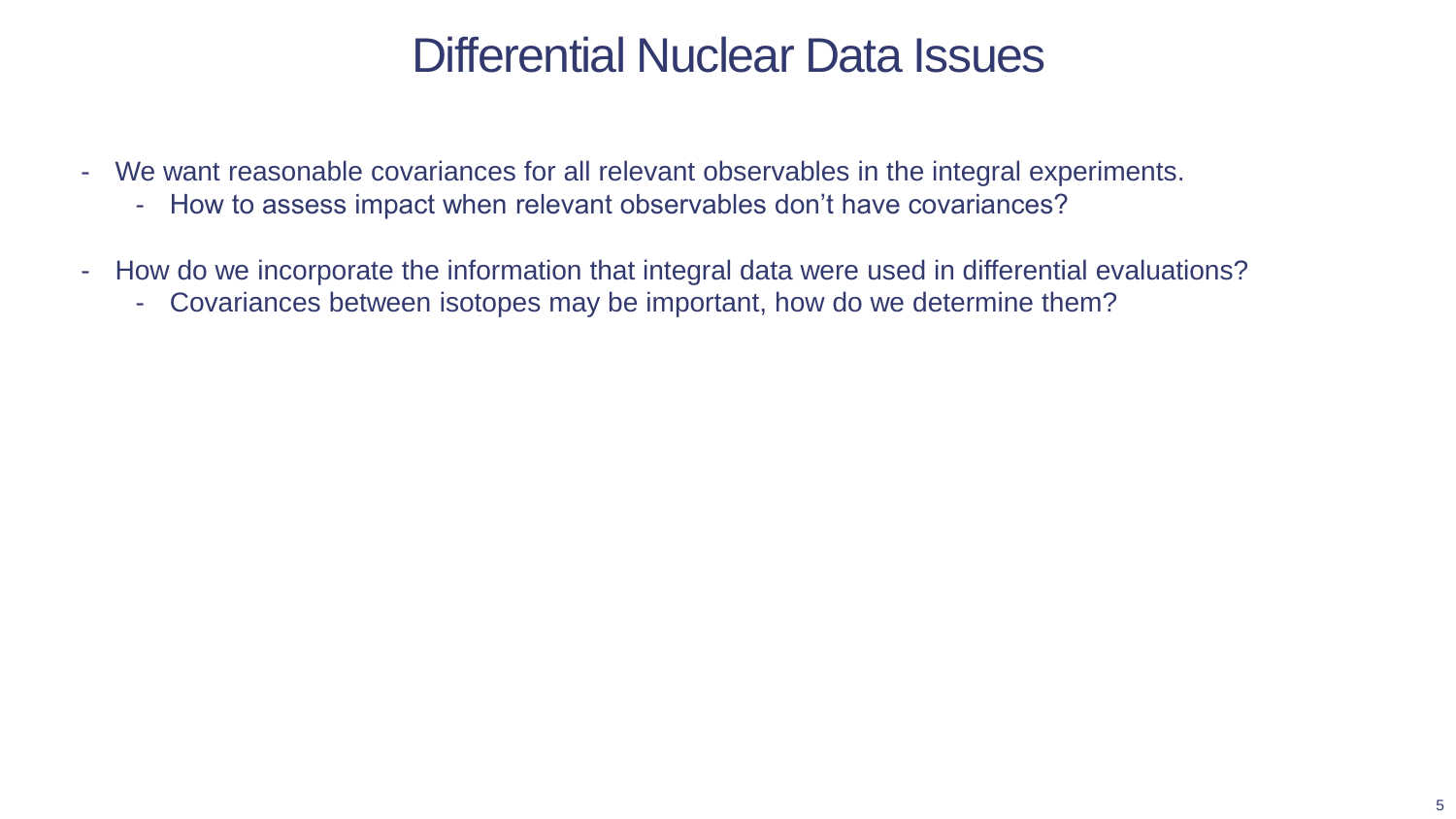## Adjustment Method Issues

- How can physics constraints be incorporated consistently and accurately into the adjustment method?
- Should the nuclear data community create a set of widely available tools that ensure correct methods and constraints?
- What are the best fitting methods?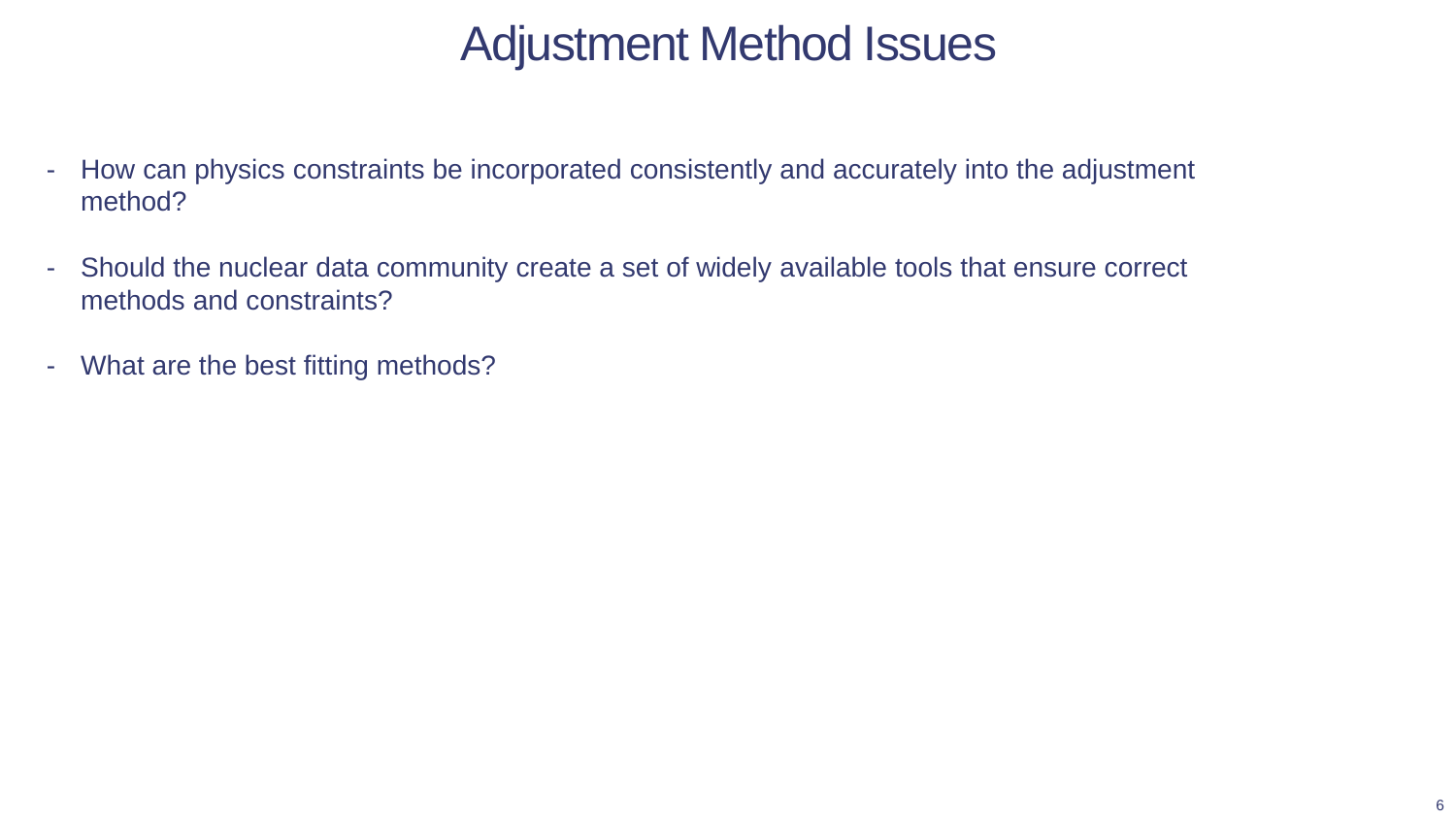### Integral Data Issues

- How do we ensure that we have impactful integral data for the wide variety of applications?
- Do we need a single consistent database for integral data?
	- Can we develop a format that will allow for full documentation of integral experiments?
	- How can we improve the user interaction with the integral data models?
- How do we get (and store) sensitivity profiles?
- How do we ensure that we are using accurate models of the integral experiments and have accurate uncertainties on the models and observables?